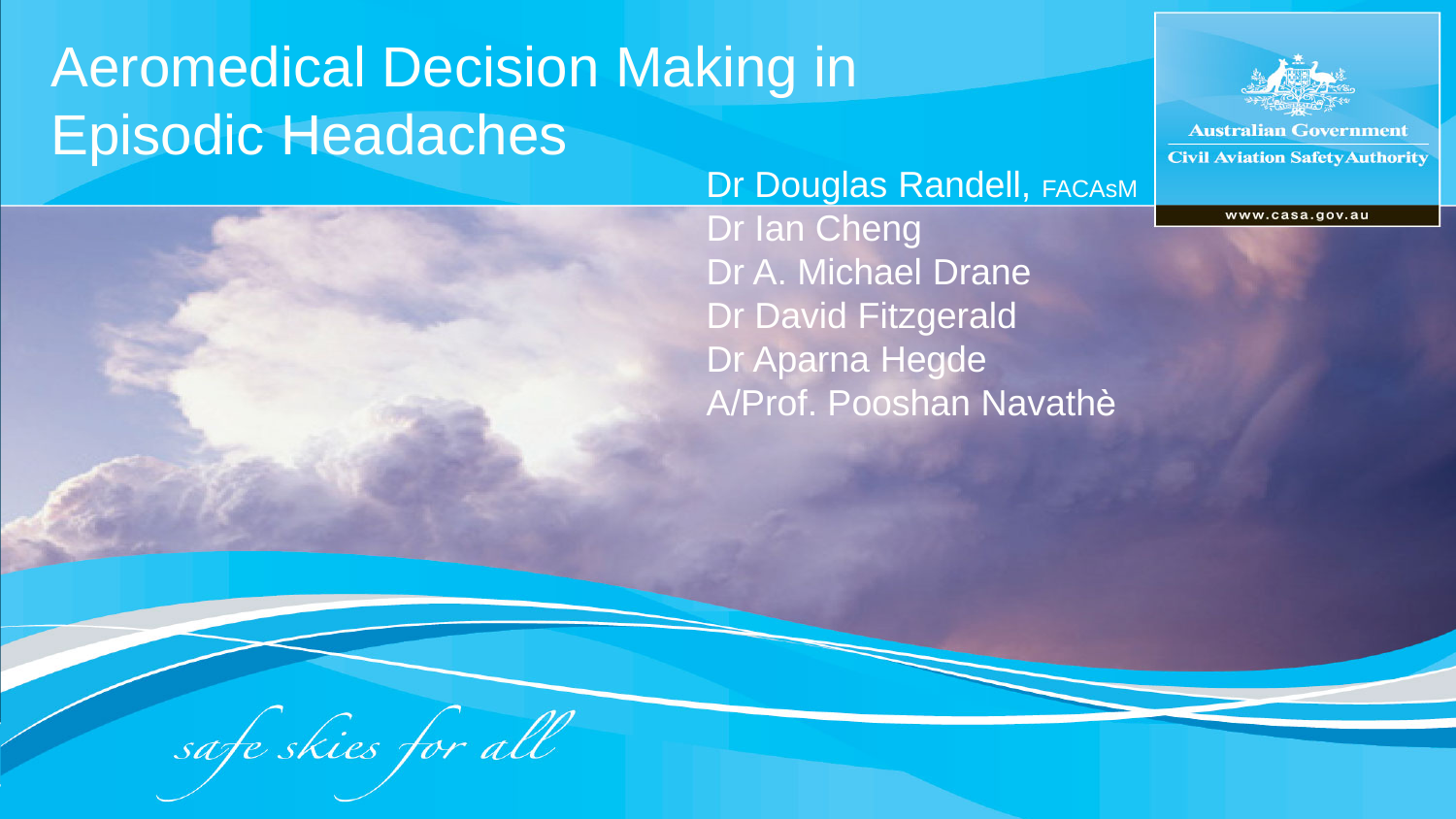### Episodic headache disorders

- **Nigraine headache**
- **Tension type headache**

skies for all

**Cluster headache** 

sate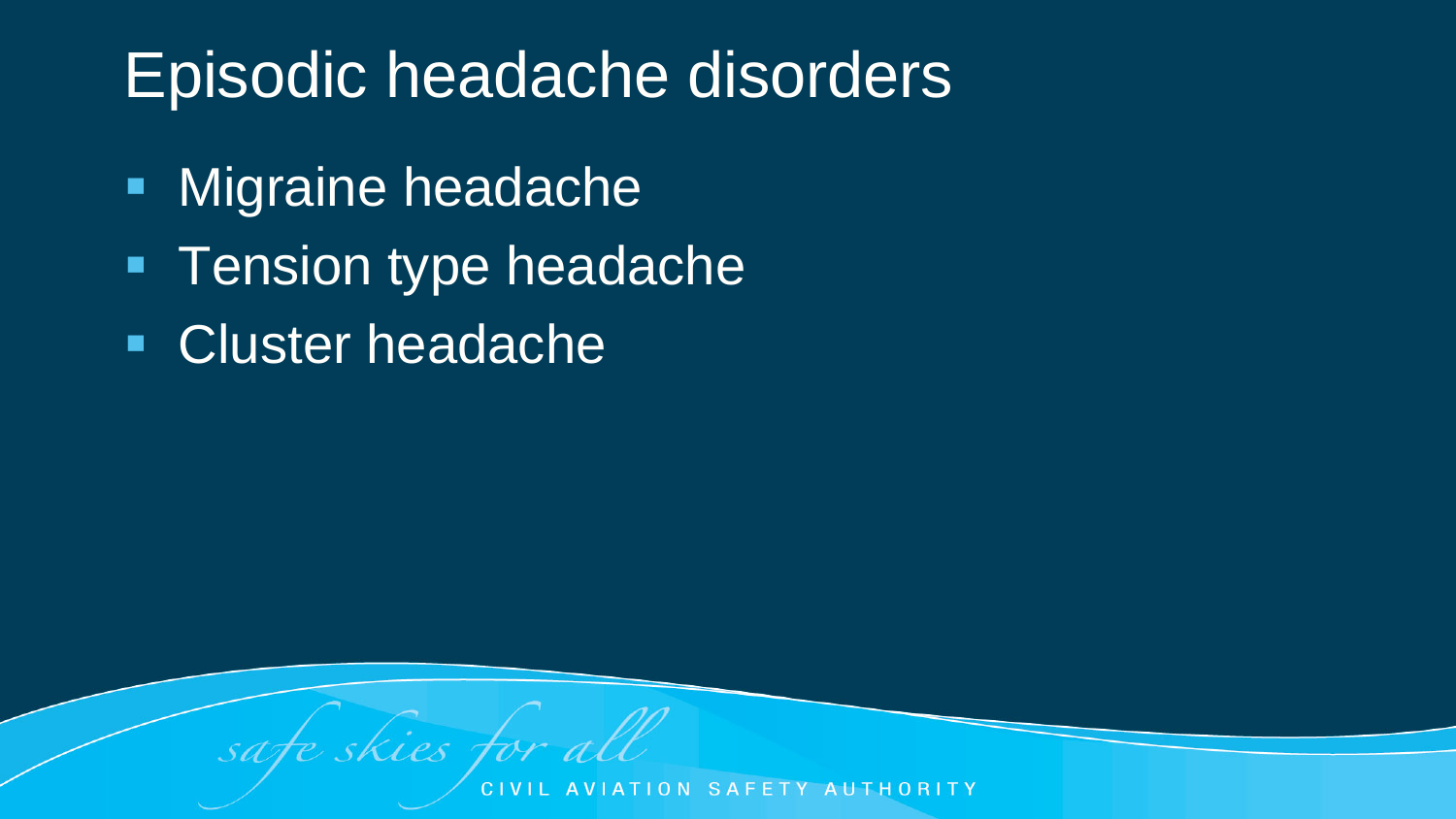# **Migraine**

- 
- **Episodic headache lasting 4-72 hours** with 2 of the following symptoms:
	- Unilateral pain
	- Throbbing character
	- Aggravation with movement
- and 1 of the following symptoms
	- Nausea or vomiting

safe skies for all

– Photophobia or phonophobia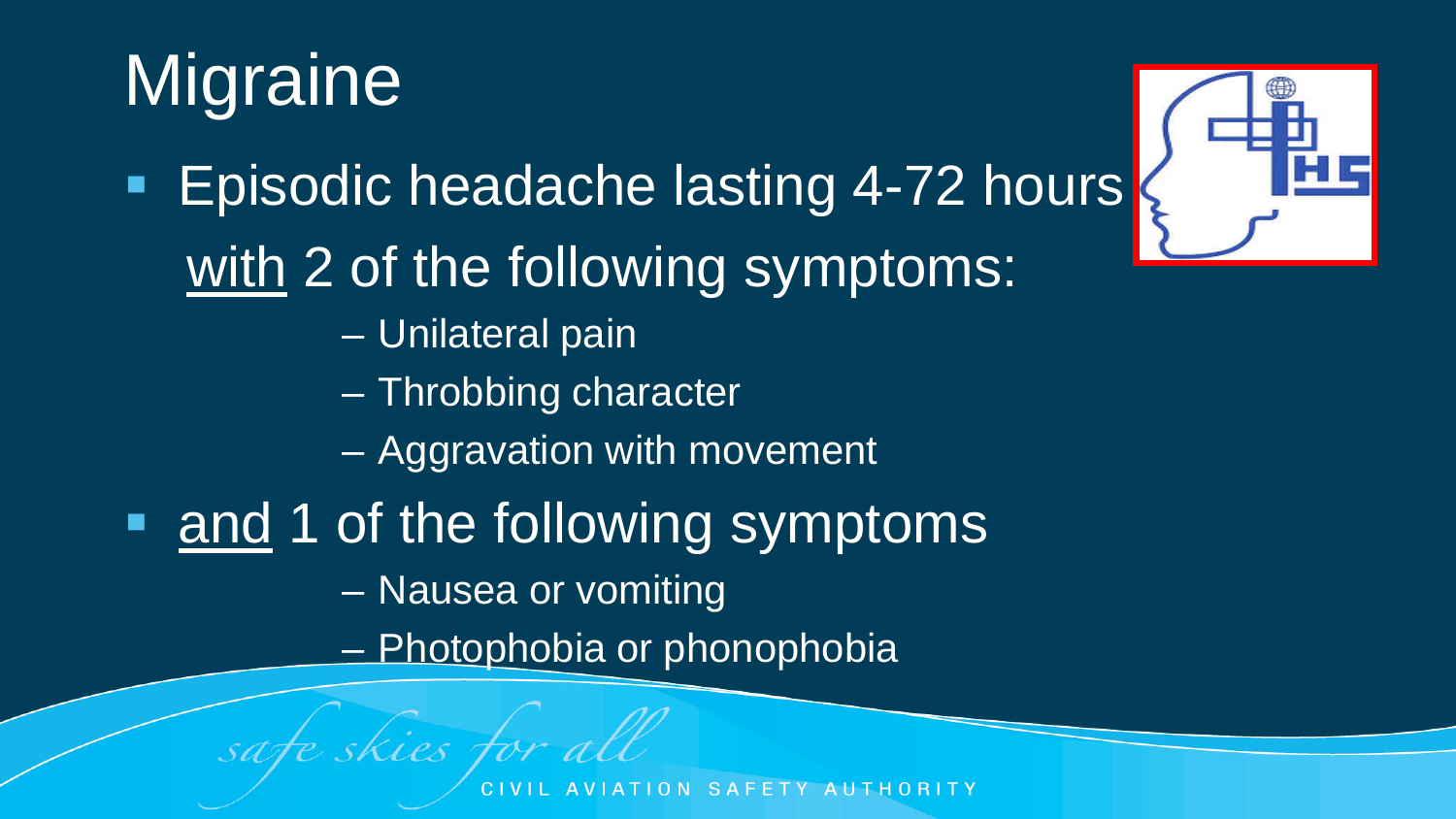### Aeromedical challenge

**Clinical Condition**

- No objective markers or diagnostic tests
- Common

safe skies for all

- Under-diagnosed
- Inadequately treated
- **Incapacitation variable**
- **Future events unpredictable**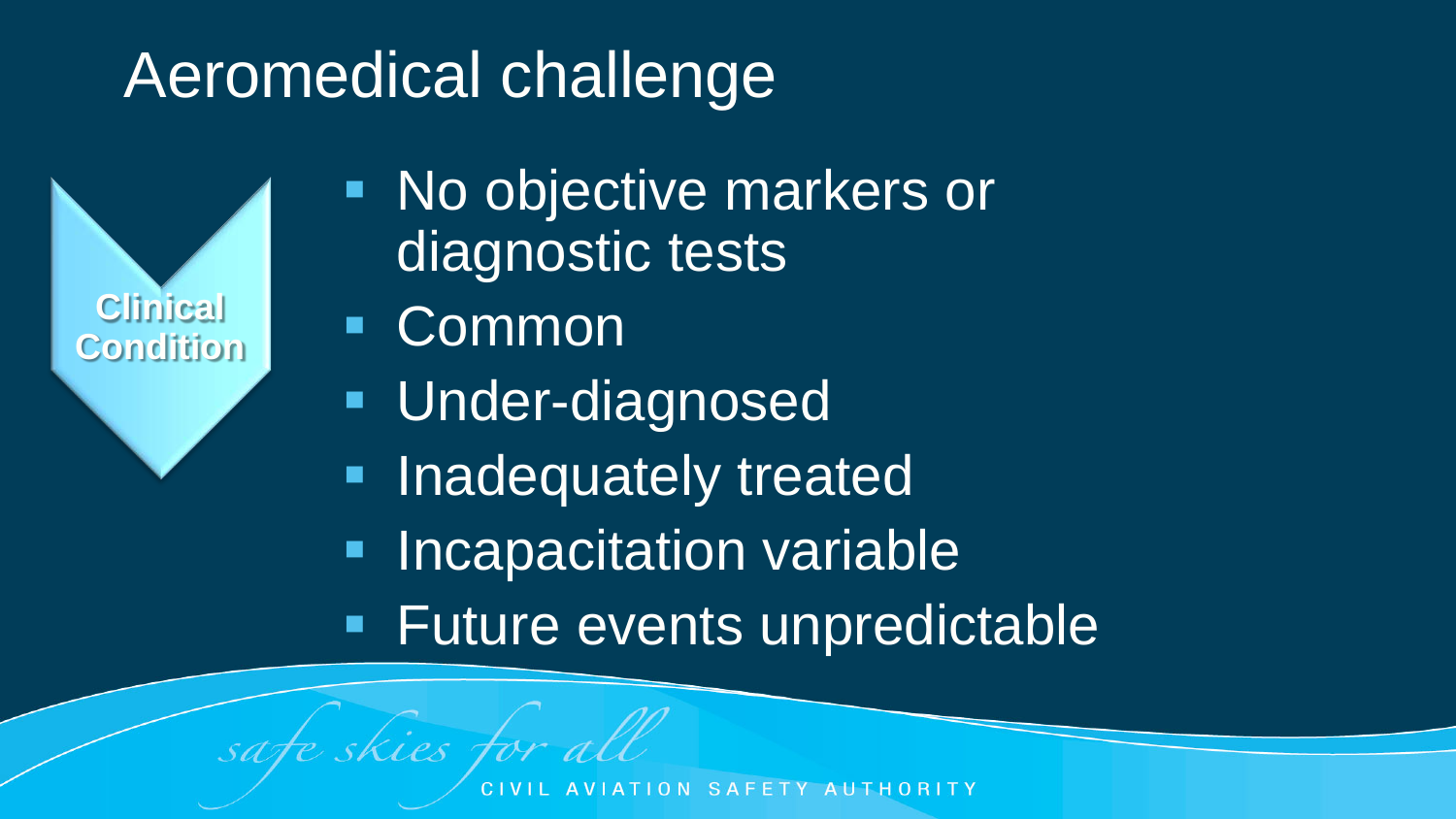## Co-morbidities

Relative Risk

- **In Ischaemic stroke 4.3 13.9**
- **Panic Disorder 12.8**
- **Major Depression** 4.2
- **In Ischaemic heart disease 4.0**
- Epilepsy 2.4
- Asthma

skies for all

(Merikangas KR and Fenton BT *Comorbidity of migraine with somatic disorders*  1994:301-314)

**Clinical Condition**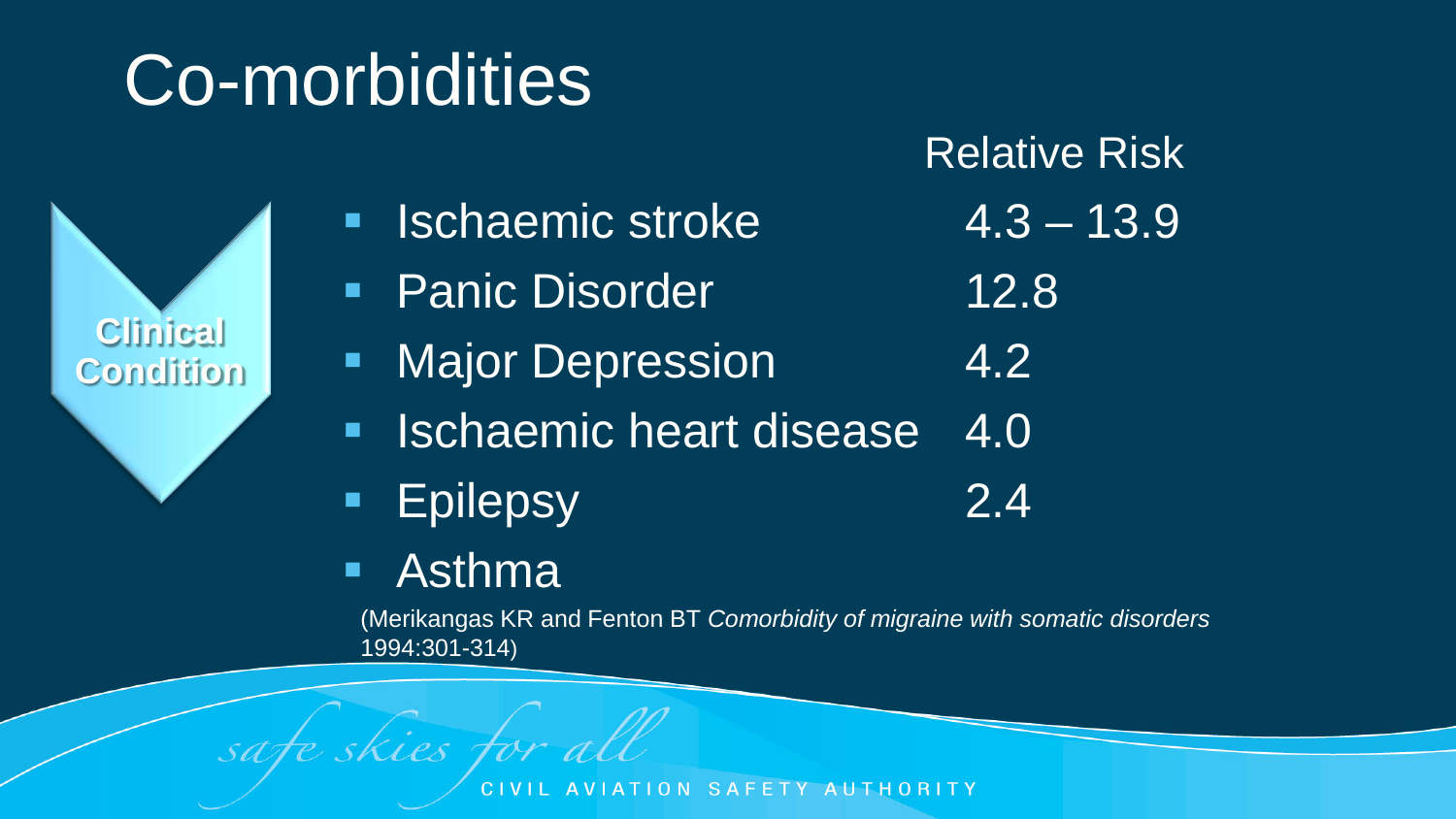## Precipitating factors

**Likelihood of Clinical Event**

- **Stress Strong light**
- **Hormonal changes** Weather changes
- **Nissed meals**
- **Deep sleep**
- **High Altitude**
- **Exertion**

**Fatigue** 

safe skies for all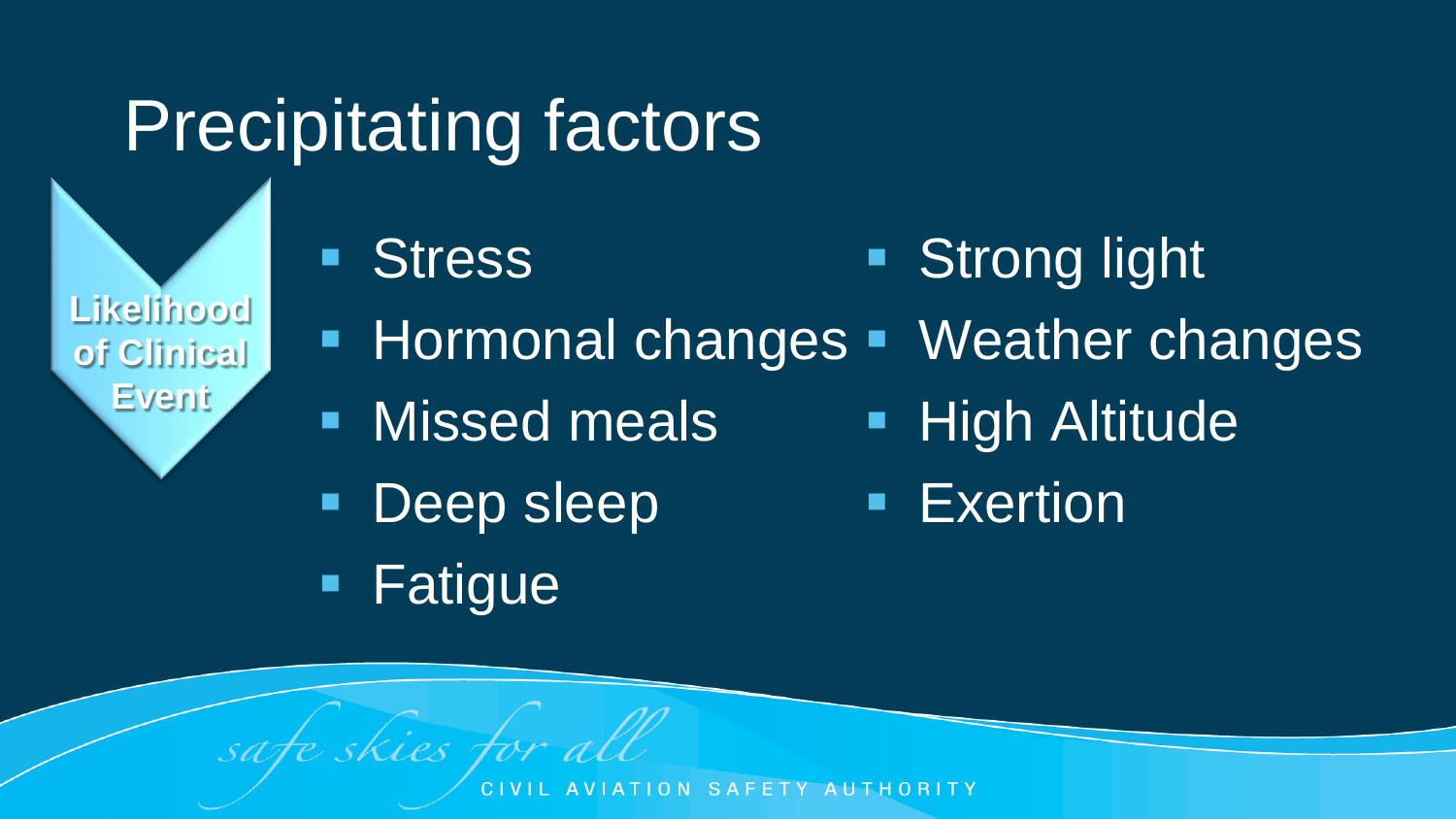## **Mitigation**

**Consequence**

 Clinical course not predictable **• Definitive intervention not possible**  Reliable prophylaxis not available **Aviation environment provocative** Question:

**Is risk stratification possible?** 

fe skies for all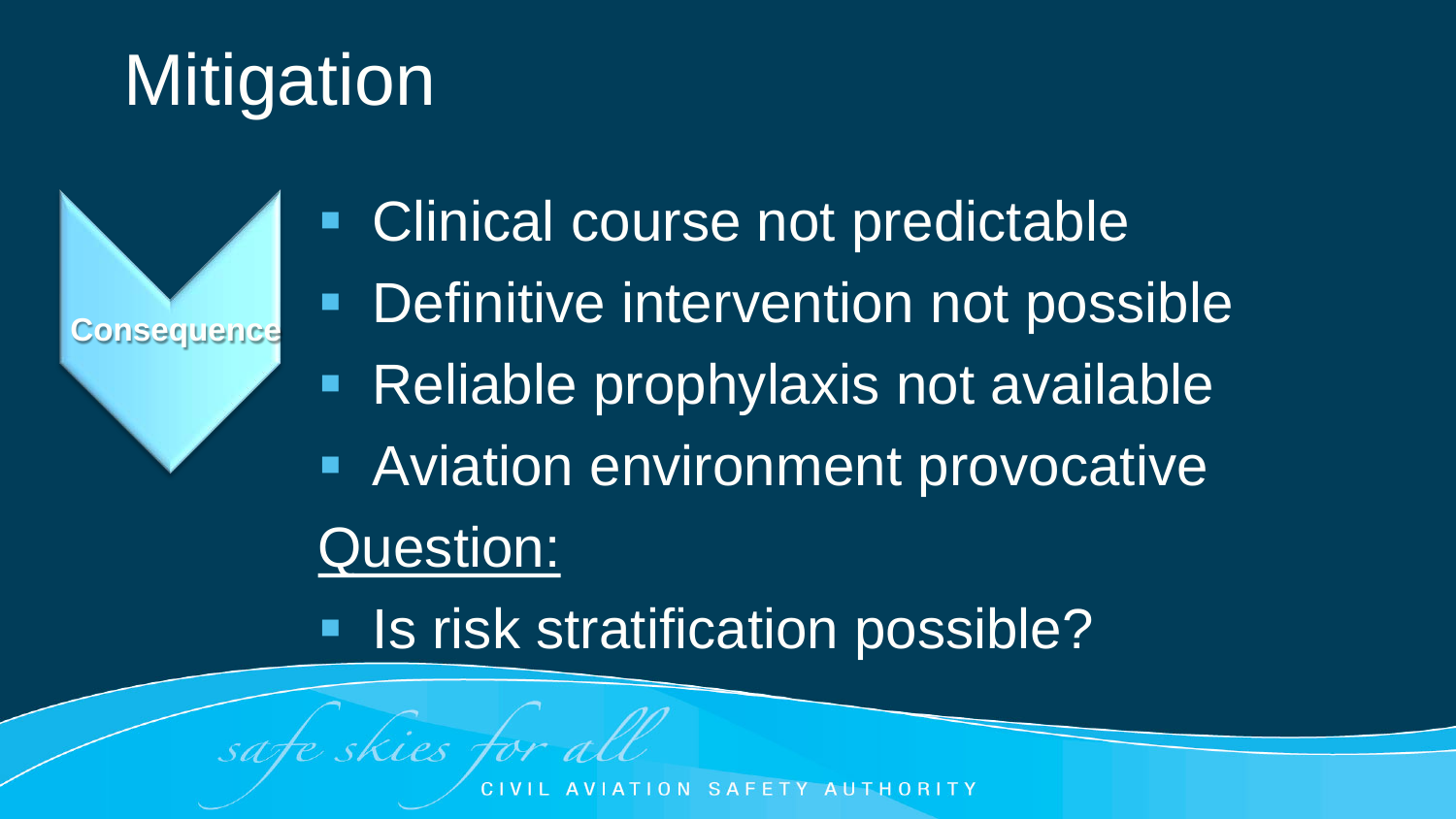## Migraine in Australian Pilots

- Review 1990 June 2012
- **Total 257 applications**
- **103 applicants declared medication**
- **79 conditional licences issued**

skies for all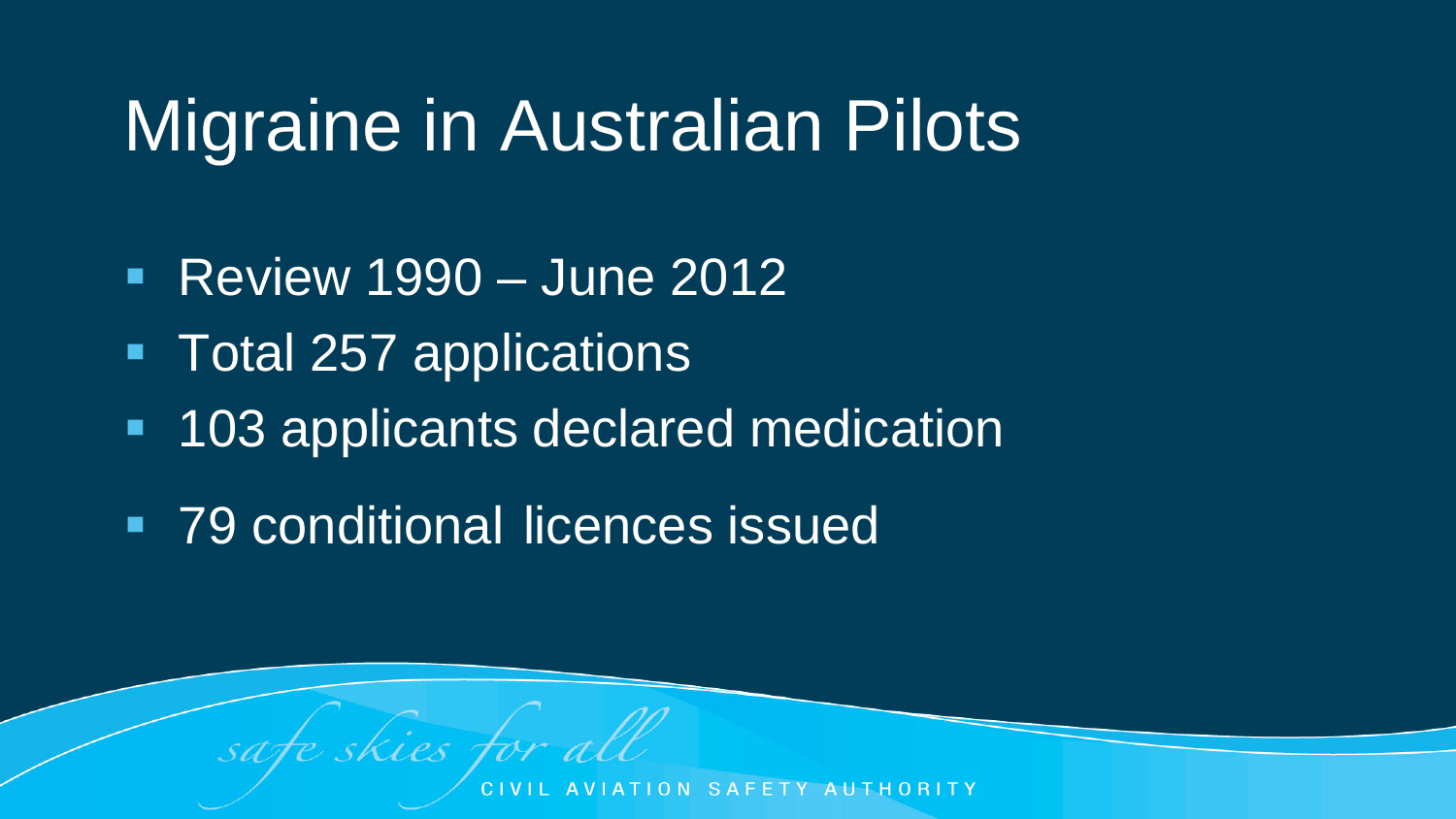## **Migraine Questionairre**



- **Rapidity of onset**
- Frequency of occurrence
- **-** Prodrome

**Clinical** 

**Condition**

**Likelihood**

- **Precipitating factors**
- Aura and speed of onset
- **Frequency**
- **Severity**

safe skies for all

**Therapy and therapeutic efficacy**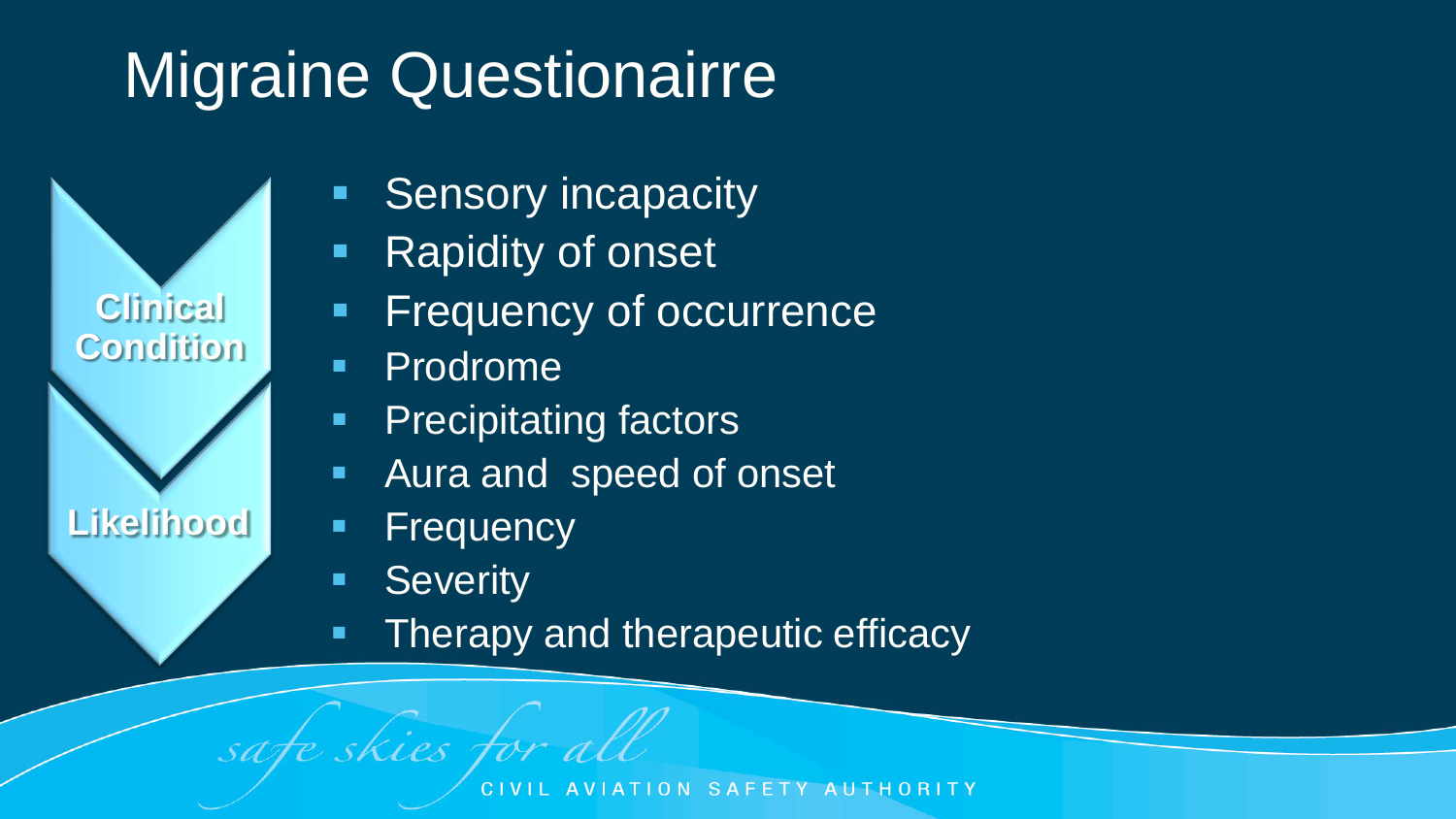#### Sensory Incapacitation?



**CIVIL** AVIATION SAFETY AUTHORITY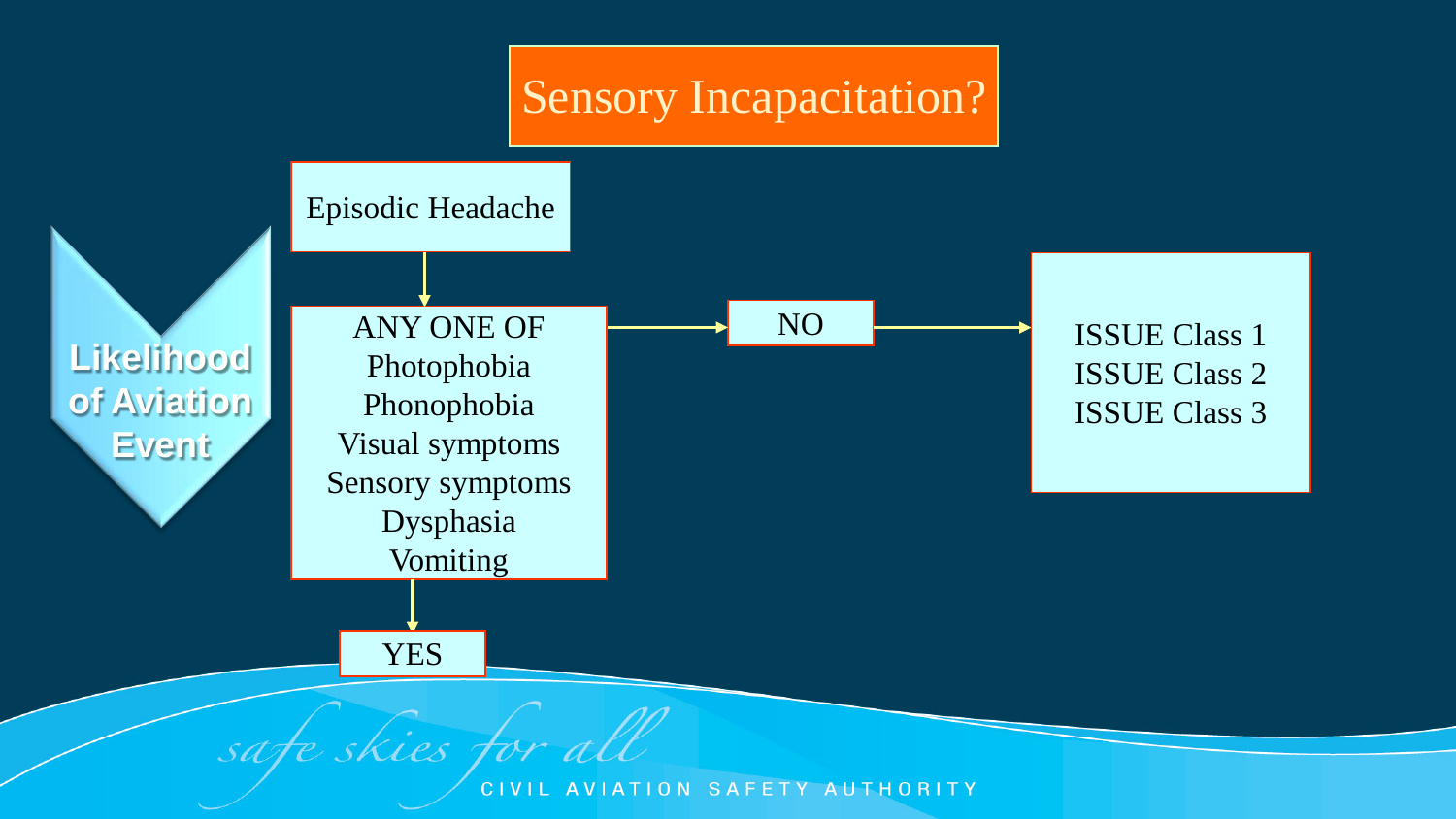#### Rapid evolution?



safe skies for all

**CIVIL** AVIATION SAFETY AUTHORITY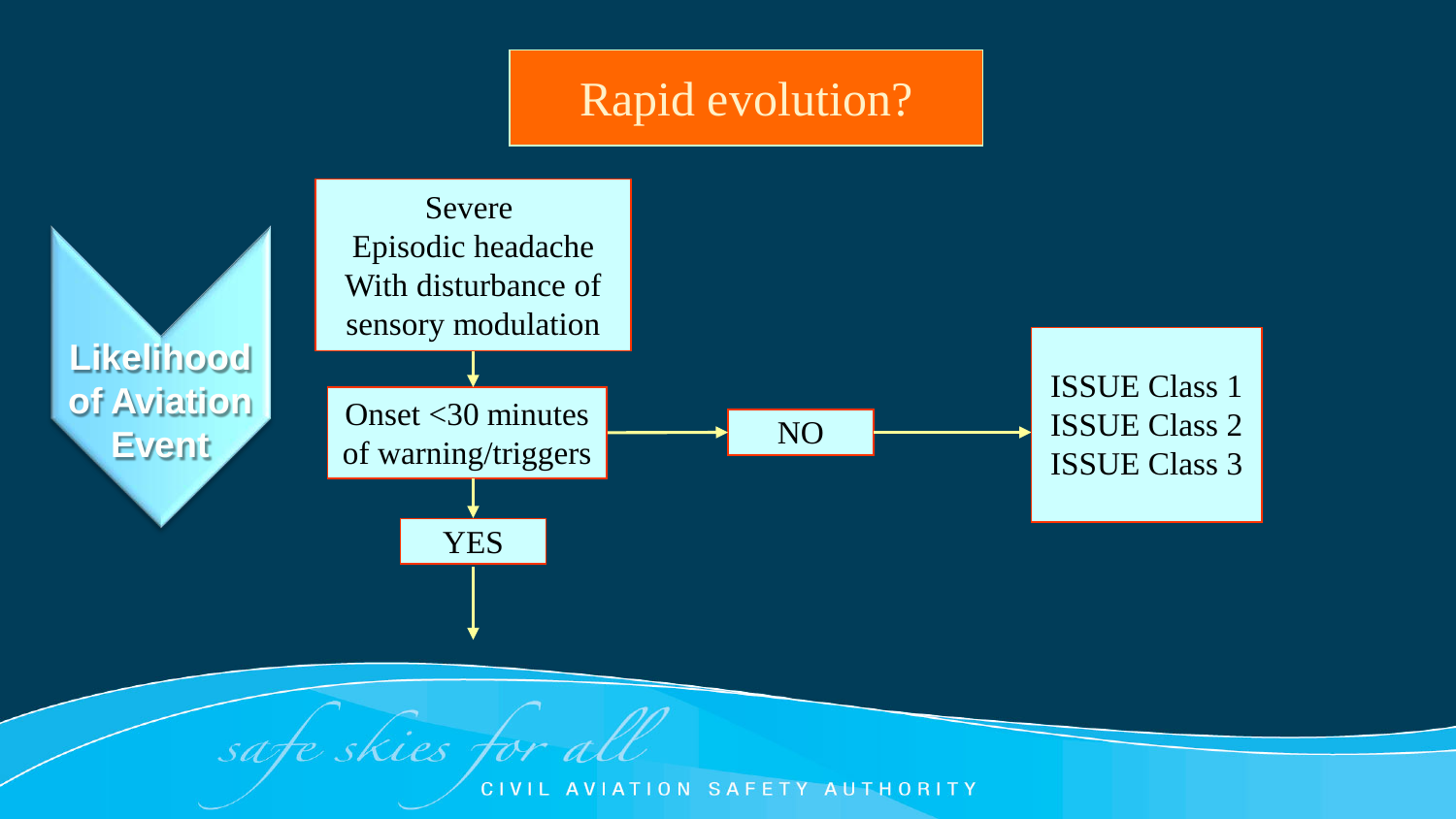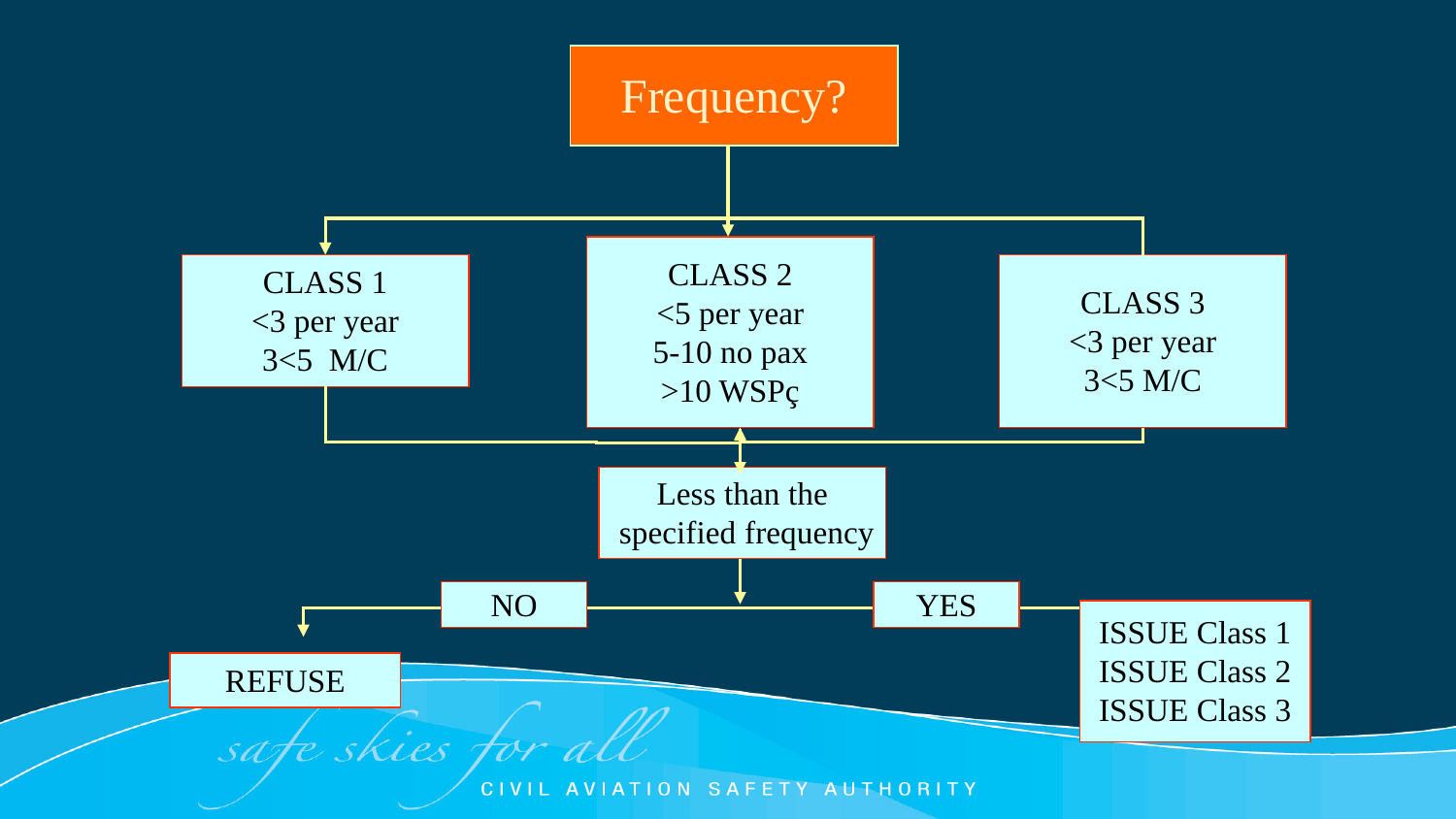# Summary

**Nigraine is a common disorder** 

safe skies for all

- **Good information gathering essential**
- A targeted questionnaire assists ADM
- **An algorithm can be used to identify aviators** and controllers with low risk profiles
- **Advances in neurobiology and pharmacology** will demand continuous reappraisal